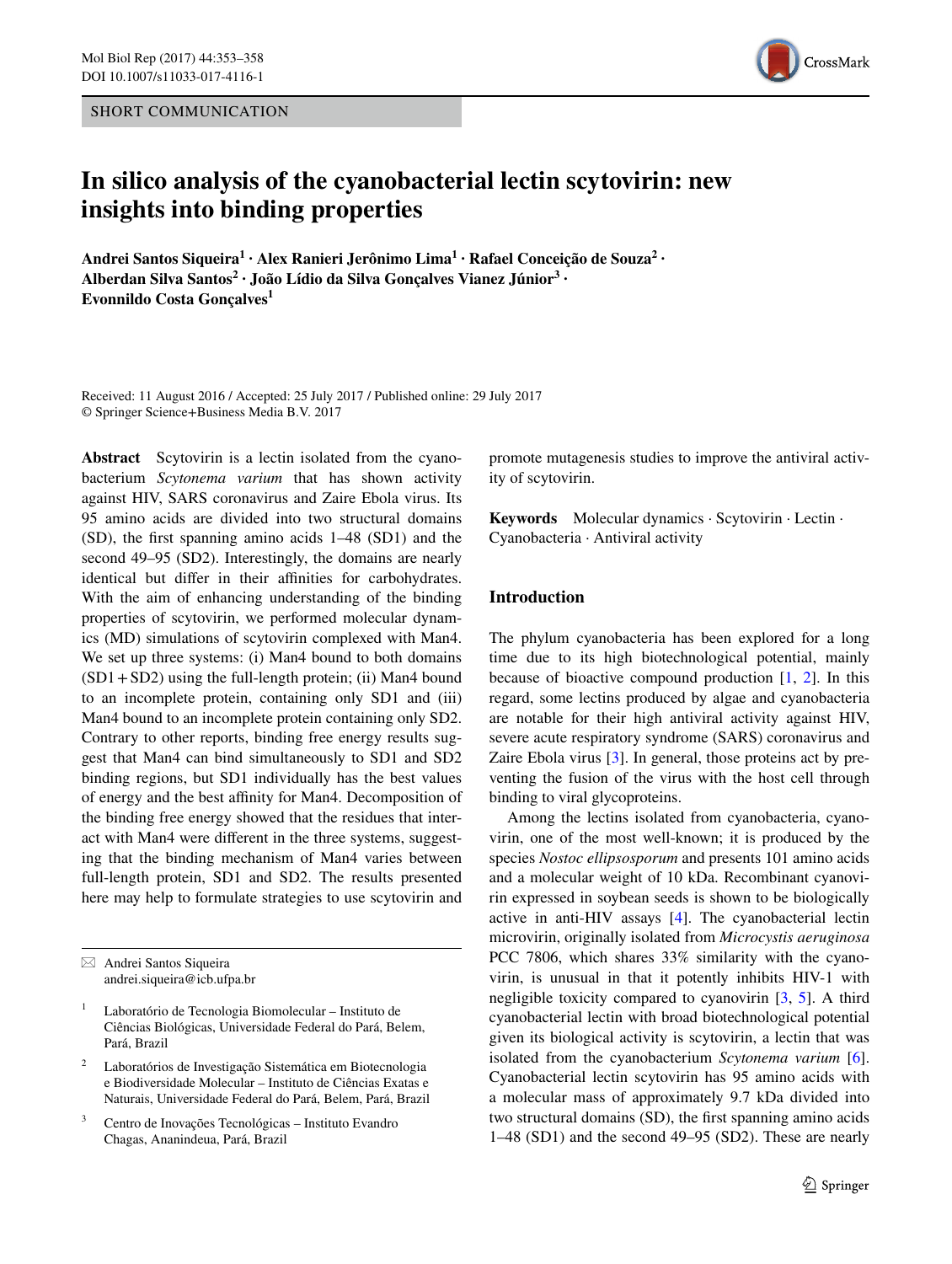identical, although they present different affinities and may bind independently to ligand carbohydrates [\[7](#page-5-5)]. Since scytovirin can bind to HIV glycoproteins gp160, gp120 and gp41 and to the Zaire Ebola virus mucin domain and shows antiviral activity against these viruses [\[8](#page-5-6), [9\]](#page-5-7), it is currently being investigated as a potential antiviral microbicide candidate.

These lectins are not HIV-specific because their target high-mannose arrays are present in all HIV subtype envelope glycoproteins and in other viruses. Because such a mannose content is uncommon in mammalian cells, these compounds are not likely to be toxic to human cells in vivo [\[10](#page-5-8), [11](#page-5-9)]. However, it has been demonstrated that HIV can develop resistance to HIV by deglycosylation in site-specific residues, although multiple mutations are necessary to make this happen [\[12](#page-5-10)]. Therefore, it is very important to know all the structural aspects of the interaction of scytovirin with the high-mannose arrays in order to develop an effective microbicide.

Adams et al. [[13\]](#page-5-11) developed a study with microarray carbohydrates and determined that the minimal core structures necessary for scytovirin binding are the D3 arm of Man9, Man $\alpha(1-2)$  Man $\alpha(1-2)$  Man $\alpha(1-6)$ Man, also known as Man4. A binding analysis of Man4 with scytovirin by titration concluded that SD1 and SD2 act independently and not cooperatively [[14\]](#page-5-12). Since some aspects of this relationship remained unclear, in our study we performed molecular dynamics (MD) simulations of scytovirin complexed with Man4 in order to better understand its binding properties.

# **Materials and methods**

#### **Protein structure**

There are three scytovirin structures in protein data bank (PDB). For our study we chose a structure resolved by high resolution X-ray diffraction, which was 1.00 Å (PDB code: 2QSK) [[15\]](#page-5-13). Its disulfide-bonding pattern differs from that described in previously published mass spectrometry and NMR studies [[8\]](#page-5-6).

## **Molecular docking**

The structure of Man4 was constructed according to Adams et al. [[13\]](#page-5-11) from the Glycam website ([http://www.](http://www.glycam.org/) [glycam.org/\)](http://www.glycam.org/). Gaussian09 was employed to optimize and calculate the RESP charges of the structure. To determine an initial conformation for Man4, we performed a docking simulation with Molegro Virtual Docking 5 software. Mol-Dock scoring function with a grid resolution of 0.30 was used to rank the solutions, toggling on Internal ES, Internal HBond and Sp2-Sp2 torsions. The radius of the search area covered all key residues described as ligation sites [\[8](#page-5-6)]. Docking results were further refined by energy minimization and Hbonds to optimize hydrogen bonds after docking. Each docking had 10 runs, population size of 100 and max iterations of 2000. Three dockings were performed, one of them based on full-length scytovirin and the two others based on SD1 and SD2, individually.

## **Molecular dynamics**

To determine the protonation state of the residues, we used the PDB2PQR server ([http://nbcr-222.ucsd.edu/pdb-](http://nbcr-222.ucsd.edu/pdb2pqr_2.0.0/)[2pqr\\_2.0.0/](http://nbcr-222.ucsd.edu/pdb2pqr_2.0.0/)) considering a pH of 7.0. AMBER 12 package was used to perform all steps of preparation and MD [\[16](#page-5-14)]. Carbohydrate parameters were obtained from the GLY-CAM06 [\[17](#page-5-15)] force field. For the protein and ions, FF99SB [\[18](#page-5-16)] and GAFF [\[19](#page-5-17)] force fields were used, respectively. Next, we set up three systems: (i) Man4 bound to both domains  $(SD1 + SD2)$  using the full-length protein; (ii) Man4 bound to an incomplete protein, containing only SD1, (iii) Man4 bound to an incomplete protein containing only SD2. The three systems were constructed, each one with a ligand (Man4), Cl<sup>−</sup> ions to neutralize the charges and the TIP3P water molecules in a cubic box with 12 Å in each direction of the protein. Sander software, which is included in AMBER 12, performed the energy minimization in five stages. The first four stages used 3000 cycles of steepest descent and 5000 cycles of conjugate gradients. In the remaining stage, 5000 cycles of steepest descent and 30,000 cycles of conjugate gradients were used. The heavy atoms had their movement restrained by a harmonic potential of 1000 Kcal/mol  $A^2$ , while in the final step all atoms were free. For heating and equilibration, 14 steps were used. A harmonic potential of 25 Kcal/mol  $A^2$  was employed to restrain the heavy atoms in the initial stages. In the step 13, the restraining force was set to 0. The temperature was gradually increased, until it reached 300 K. Langevin dynamics (thermostat) were employed with a collision frequency of 3.0  $ps^{-1}$ . This method is significantly more efficient at equilibrating the system temperature than the Berendsen temperature coupling scheme that was recommended for older versions of AMBER [\[16](#page-5-14)]. The heating procedure lasted 650 ps until step 13 and was performed using an NVT ensemble. Afterwards, a 2 ns equilibration phase was employed in an NPT ensemble. The SHAKE algorithm was employed to restrict the vibration of the ligations of all hydrogen atoms. The Particle Mesh Ewald method was used for calculating electrostatic interactions using a cutoff value of 10.0 Å. Thus, 210 ns MD was produced in an NVT ensemble, for each system. The cpptraj module was used to compute the root mean square deviation (RMSD) of both trajectories, considering the heavy atoms of the main chain. 5000 snapshots from the last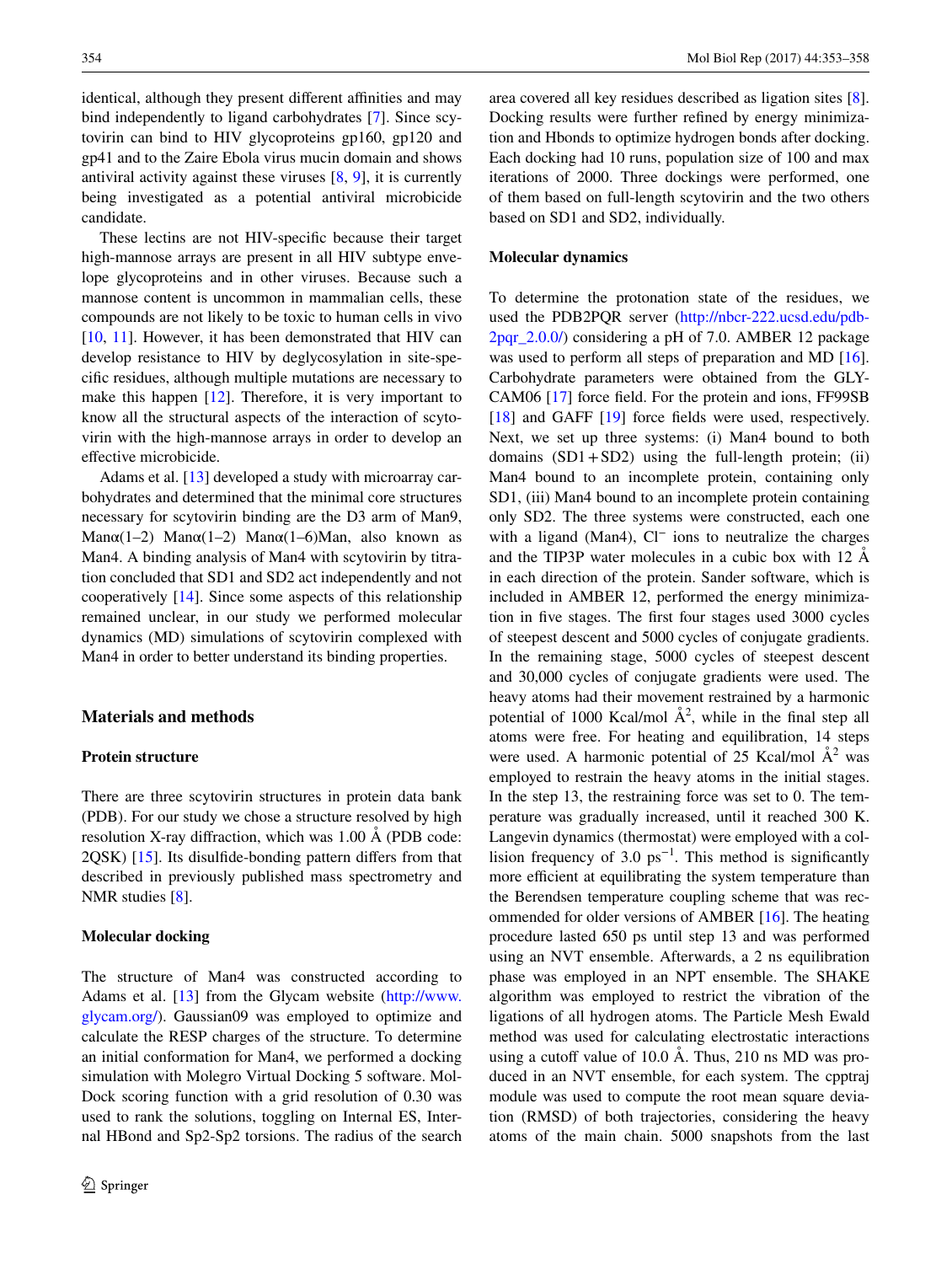10 ns of the MD simulations were used to calculate the free energies using MM-GBSA, MM-PBSA and SIE methods [\[20](#page-5-18)[–22](#page-5-19)].

# **Results**

#### **Molecular docking**

The best poses obtained in molecular docking are shown in Table [1.](#page-2-0) According to these results, the best MolDock score was obtained when Man4 binds simultaneously to SD1 and SD2, interacting with residues of both domains (Table [1](#page-2-0)). SD2 shows a higher number of residues interacting with Man4. The aromatic residues described as important to scytovirin function  $[14]$  $[14]$  are present in the three docking analyses performed here. These three conformations were used as an input to build the MD systems.

#### **Molecular dynamics**

We generated production runs of 210 ns for full-length scytovirin (SD1+SD2), SD1 and SD2 complexed individually with Man4. The behavior of the protein and the ligand was different in each analysis. The most stable system was the full-length scytovirin complexed with Man4, which shows RMSD values around 1 Å for protein and 3 Å for Man4 (Fig. [1\)](#page-3-0). The system based on SD1 and Man4 complex presented a higher number of conformation changes in comparison to the other systems, but the SD1 became more stable at the end of the simulation. Nonetheless, Man4 remained complexed with the protein during all MD simulations. It was also observed that during the entire simulation with the full-length scytovirin, Man4 maintained interactions with residues of SD1 and SD2 simultaneously (Fig. [2\)](#page-3-1).

## **Binding free energy calculations**

The results of MM-GBSA, MM-PBSA and SIE methods are presented in Table [2](#page-4-1). These results corroborate the experimental approach in which SD1 individually has higher affinity for Man4 than full-length scytovirin and SD2 [\[7](#page-5-5)]. In the three methods used here, the SD1 showed the best values of binding free energy. When the energy decomposition was performed, it was possible to observe that different residues are involved with Man4 binding. Additionally, scytovirin presented several residues contributing along full-length protein (Fig. [3\)](#page-4-2), including the regions with aromatic residues like Trp8 and Phe47. We can observe that the most important residues of SD1 binding (Glu10, Ans18 and Arg30) are conserved in SD2 as Glu58, Ans66 and Arg78, but they do not contribute to interaction when SD2 is complexed individually with Man4 (Fig. [3;](#page-4-2) Table [2\)](#page-4-1).

### **Discussion and conclusions**

This study is the first theoretical analysis to use the disulfide bonds pattern proposed by Moulaei et al. [[15\]](#page-5-13), which is Cys20–Cys32 and Cys26–Cys38 in SD1, Cys68–Cys80 and Cys74–Cys86 in SD2 and, Cys7–Cys55 in the interdomain region. It is noteworthy that, based on previous reports providing contradictory results for the disulfide pairing in each individual domain, the pattern used here was proven by Moulaei et al. [[23\]](#page-5-20), who used N-terminal sequencing and mass spectrometry to analyze proteolytic fragments of native scytovirin obtained at an acidic pH.

Our results (Fig. [3](#page-4-2)) corroborate the McFeeters et al. [[14\]](#page-5-12) study wherein the key residues which interact with Man4 are essentially Cys7, Trp8, Asn9, Glu10, Arg43, Asp46, Phe47, Cys55, Asp57, Glu58, Lys60, Asp75. On the other hand, these authors propose that the two carbohydrate binding sites (one in each domain) of scytovirin function independently with no cooperativity, although, our results (Figs. [2](#page-3-1), [3\)](#page-4-2) reveal that Man4 can bind simultaneously to residues of SD1 and SD2. However, SD1 individually has the best values for binding free energy and higher affinity (Table [2](#page-4-1)). This also corroborates Xiong et al. [[7\]](#page-5-5), who demonstrated that scytovirin has two domains with different affinity for carbohydrates.

In this sense, we propose a way to try to explain the difference of affinity between the two nearly identical domains—since SD1 has three uncharged asparagines where two of them are substituted by charged residues in SD2. This occurs in such a way that in SD2, charged residues Asp57 and Lys 60, replace asparagine residues

<span id="page-2-0"></span>**Table 1** Summary of docking scores and interactions of selected docking poses

|                         | Moldock score | Rerank score | <b>H</b> bond | Residues interactions                                    |
|-------------------------|---------------|--------------|---------------|----------------------------------------------------------|
| Scytovirin<br>Man4      | $-191.928$    | $-64.018$    | $-17.157$     | C7, W8, N9, C55, W56, D57, K60, D75                      |
| SD <sub>1</sub><br>Man4 | $-154.258$    | $-97.238$    | $-22.448$     | W8, E10, A11, P17, N18, D30, F37, C38, S42               |
| SD2<br>Man4             | $-169.897$    | $-11.536$    | $-25.399$     | W56, D57, E58, A59, N66, D75, R78, T89,<br>G91, H92, A93 |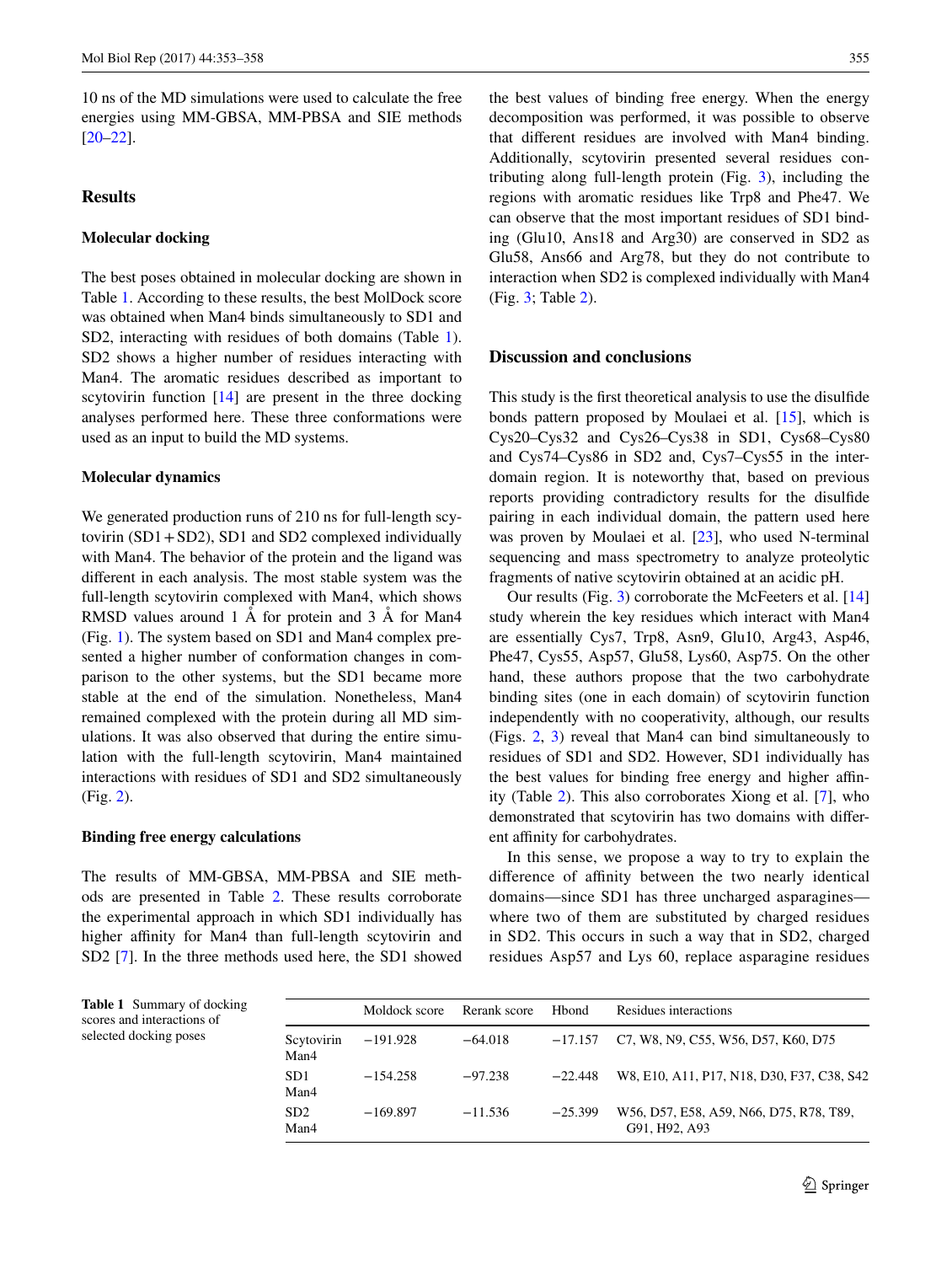

<span id="page-3-0"></span>**Fig. 1** RMSD graphs of MD analysis. **a** Full-length scytovirin complexed with Man4. **b** SD1 complexed with Man4. **c** SD2 complexed with Man<sub>4</sub>



<span id="page-3-1"></span>**Fig. 2** Final structural conformation of full-length scytovirin complexed with Man4 (*sticks*). Residues that contributed to interaction are shown as *lines*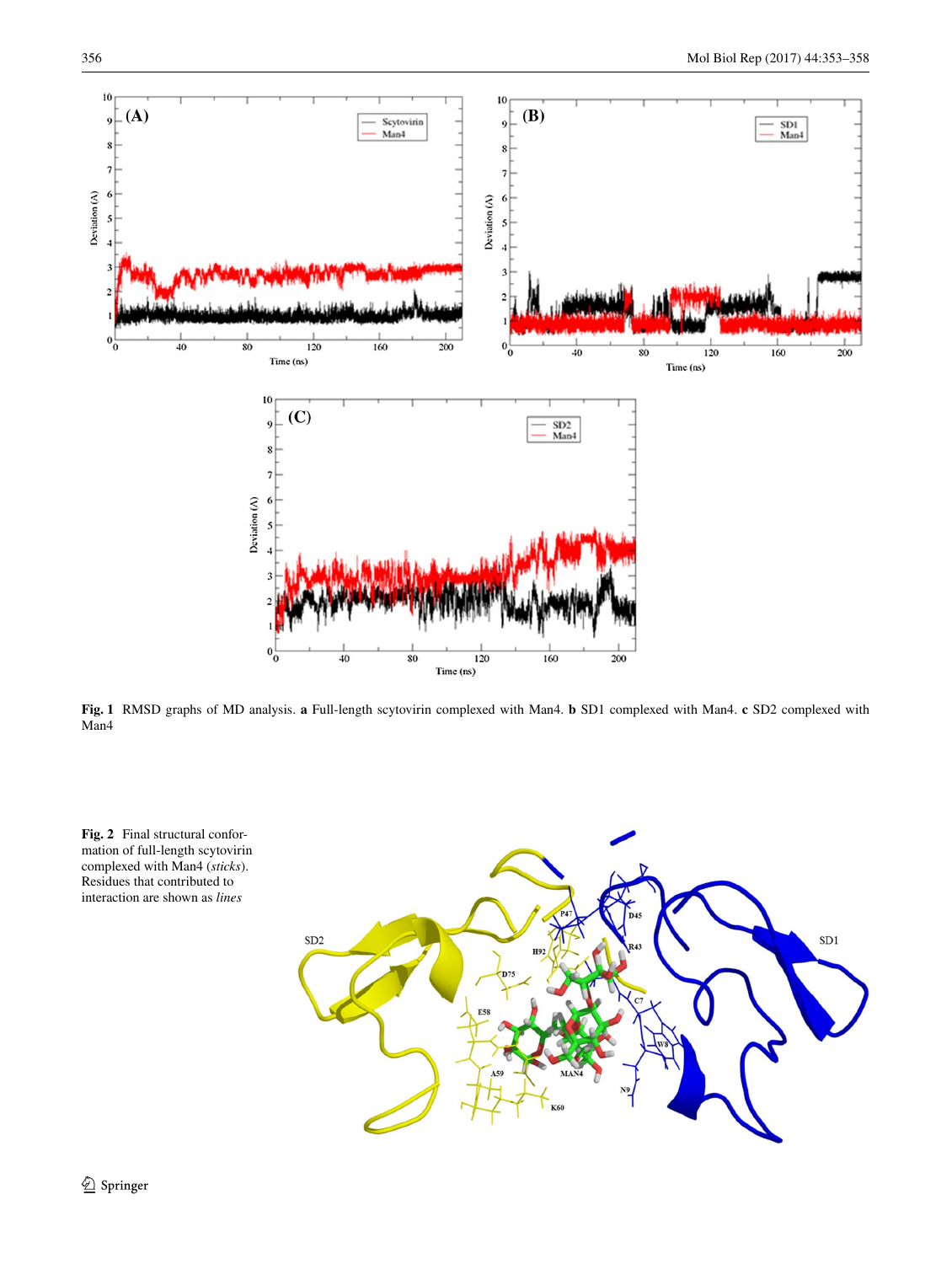<span id="page-4-1"></span>**Table 2** Bind free energy calculations results based on last 10 ns of MD simulation MM-GBSA Std. dev. Std. error MM-PBSA Std. dev. Std. error SIE Std. dev. Std. error Scytovirin Man4 −15.34 4.51 0.14 −14.03 5.49 0.17 −7.61 0.42 0.03

All energy values are in kcal/mol

SD1 Man4

SD2 Man4



−32.20 3.39 0.11 −31.99 3.85 0.12 −8.09 0.02 0.35

−6.78 3.19 0.10 −14.92 5.76 0.18 −5.21 0.39 0.03

<span id="page-4-2"></span>**Fig. 3** Binding free energy decomposition per residue based on the MM-GBSA method. Full-length scytovirin analysis is shown in *green*, SD1 individually in *blue* and SD2 individually in *yellow*. (Color figure online)

and create an electrostatic force capable of separating Man4 from the key residues Ans66 and Arg78, which are Ans18 and Arg30 in SD1, respectively (Fig. [3](#page-4-2)). This event affects the formation of interactions in the same pattern as observed in SD1 and that affect the binding free energy of SD2.

Finally, the use of lectins in the treatment and prevention of viral diseases is a very promising application [\[3,](#page-5-1) [5](#page-5-3)], and it is thus important to know how theseproteins act to prevent microbial infection. In the case of scytovirin, the mechanism for binding to Man4 varies between full-length protein, SD1 and SD2. Overall, the results presented here may help to formulate strategies for using scytovirin as a potential antiviral drug as well for promoting mutagenesis studies that can improve the affinity of scytovirin for the ligand carbohydrates.

**Acknowledgements** We acknowledge Fundação Amazônia de Amparo a Estudos e Pesquisas do Pará (FAPESPA) for financially supporting (ICAAF 099/2014) our project. Conselho Nacional de Desenvolvimento Científico e Tecnológico (CNPq) also supported individual authors through Grant 311686/2015-0 (ECG).

# **References**

<span id="page-4-0"></span>1. Kreitlow S, Mundt S, Lindequist U (1999) Cyanobacteria—a potential source of new biologically active substances. J Biotechnol 70:61–63. doi:[10.1016/S0168-1656\(99\)00058-9](http://dx.doi.org/10.1016/S0168-1656(99)00058-9)